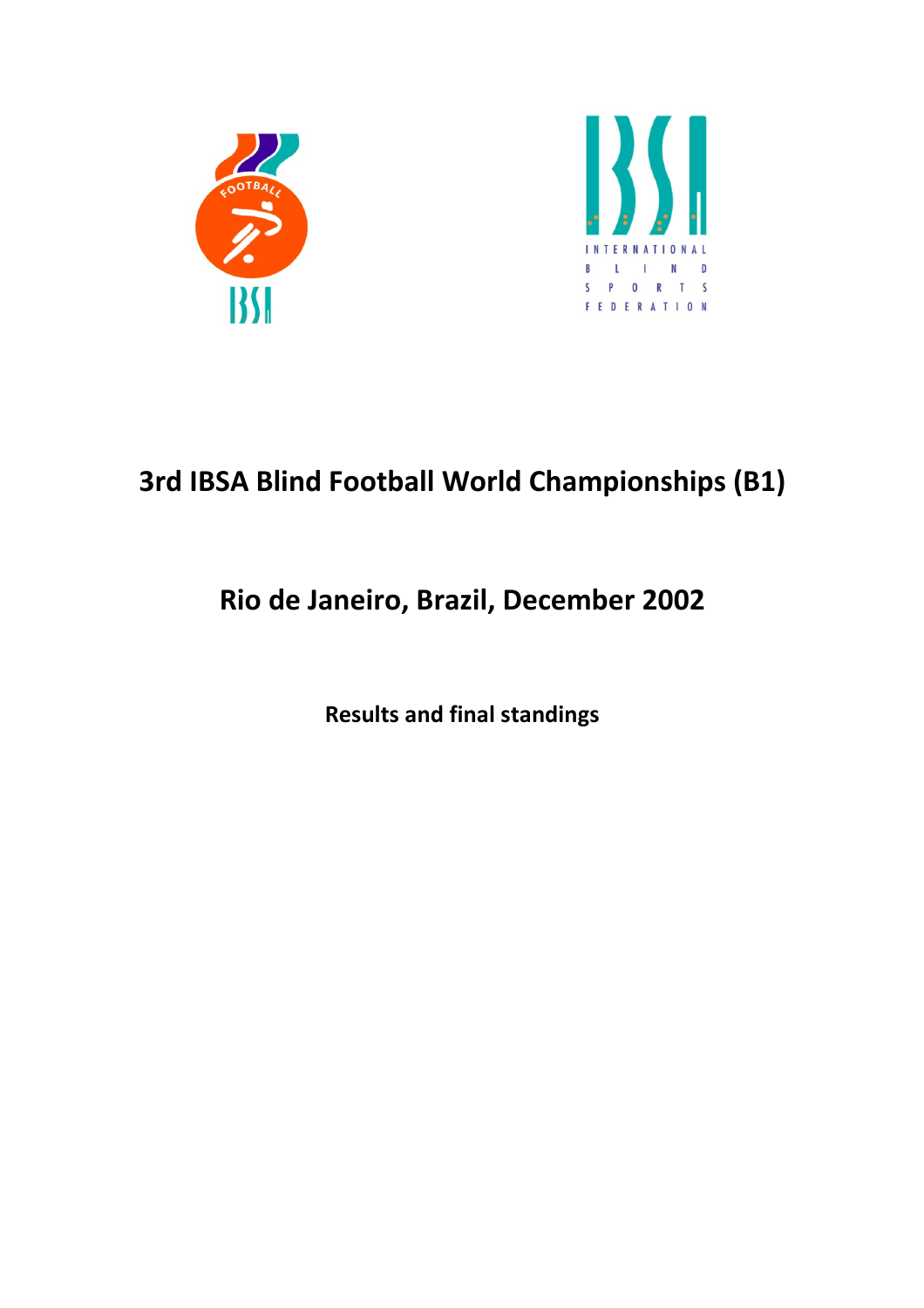| <b>Game</b>             | <b>Day</b>                 | <b>Hour</b> | <b>Group</b> | <b>Team</b>      | X                                                       | <b>Team</b>      |
|-------------------------|----------------------------|-------------|--------------|------------------|---------------------------------------------------------|------------------|
|                         | <b>MONDAY 2/12/2002</b>    |             |              |                  |                                                         |                  |
| 3                       | 02/12                      | 09:00       | Group 2      | <b>Spain</b>     | $\overline{\mathbf{4}}$<br>$x \t 0$                     | <b>England</b>   |
| 4                       | 02/12                      | 10:30       | Group 2      | <b>Korea</b>     | $\mathbf{1}$<br>$x \t1$                                 | <b>Colombia</b>  |
| 5                       | 02/12                      | 14:00       | Group 1      | <b>Argentina</b> | $\mathbf{1}$<br>$x = 0$                                 | <b>Greece</b>    |
| 6                       | 02/12                      | 15:30       | Group 1      | <b>Paraguay</b>  | $0 \times 0$                                            | <b>France</b>    |
|                         |                            |             |              |                  |                                                         |                  |
| Game                    | <b>Day</b>                 | <b>Hour</b> | <b>Group</b> | <b>Team</b>      | $\boldsymbol{\mathsf{X}}$                               | <b>Team</b>      |
|                         | <b>TUESDAY 3/12/2002</b>   |             |              |                  |                                                         |                  |
| $\overline{\mathbf{z}}$ | 03/12                      | 09:00       | Group 1      | <b>Greece</b>    | $\mathbf{2}$<br>$\overline{\mathbf{2}}$<br>$\mathbf{x}$ | <b>Brazil</b>    |
| 8                       | 03/12                      | 10:30       | Group 1      | <b>France</b>    | $\mathbf 0$<br>$\times$ 1                               | <b>Argentina</b> |
|                         |                            |             |              |                  |                                                         |                  |
| Game                    | <b>Day</b>                 | <b>Hour</b> | <b>Group</b> | <b>Team</b>      | $\mathbf{X}$                                            | <b>Team</b>      |
|                         | <b>WEDNESDAY 4/12/2002</b> |             |              |                  |                                                         |                  |
| 9                       | 04/12                      | 09:00       | Group 1      | <b>France</b>    | $\mathbf 0$<br>$x \t1$                                  | <b>Greece</b>    |
| 10                      | 04/12                      | 10:30       | Group 1      | <b>Paraguay</b>  | $2 \times 2$                                            | <b>Brazil</b>    |
| 11                      | 04/12                      | 14:00       | Group 2      | <b>Spain</b>     | $2 \times 0$                                            | <b>Colombia</b>  |
| 12                      | 04/12                      | 15:30       | Group 2      | <b>Korea</b>     | $0 \times 2$                                            | <b>England</b>   |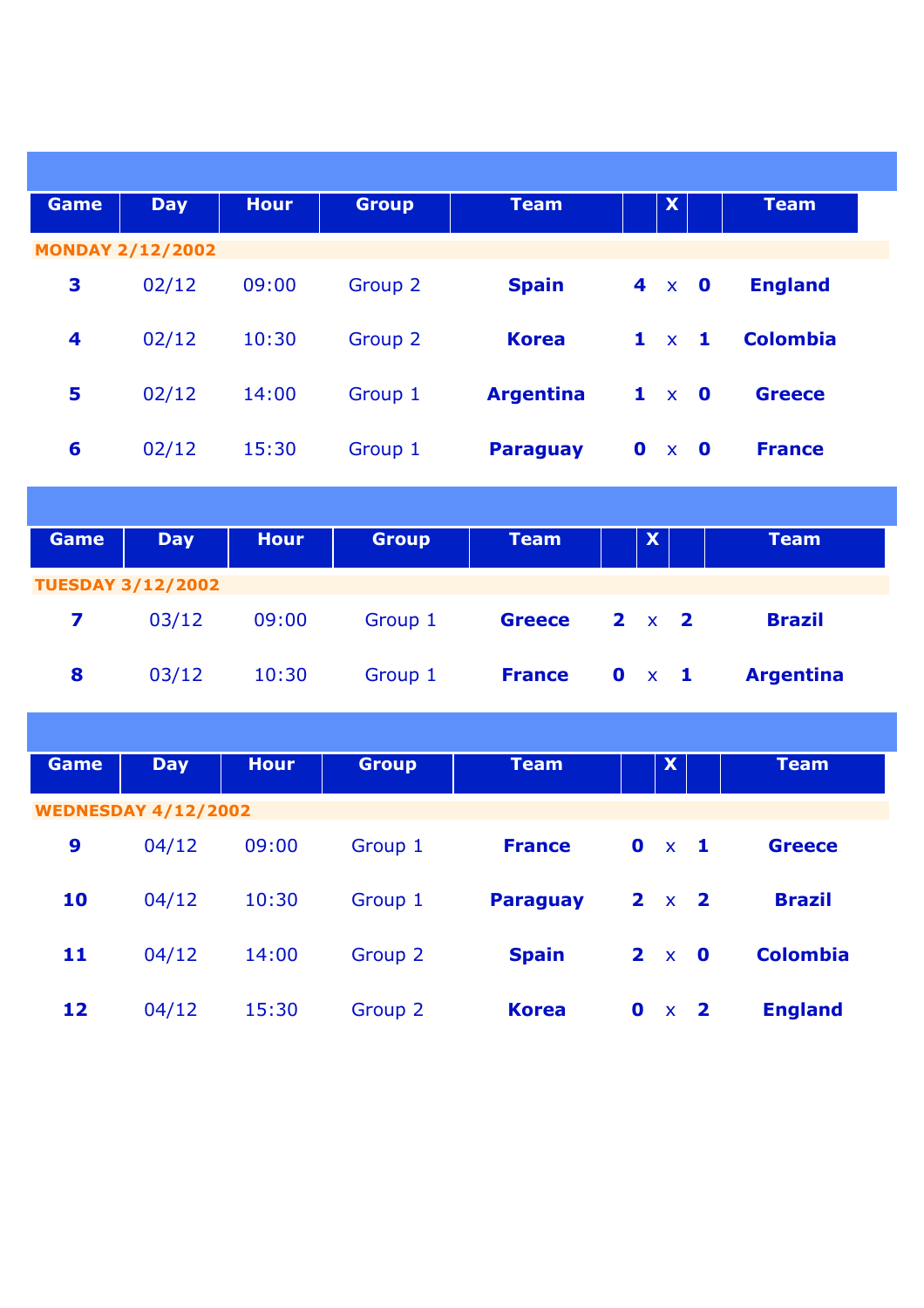| Game                      | <b>Day</b>              | <b>Hour</b> | <b>Group</b>     | <b>Team</b>      |   | $\mathbf{x}$              |                         | <b>Team</b>     |  |  |
|---------------------------|-------------------------|-------------|------------------|------------------|---|---------------------------|-------------------------|-----------------|--|--|
| <b>THURSDAY 5/12/2002</b> |                         |             |                  |                  |   |                           |                         |                 |  |  |
| 13                        | 05/12                   | 09:00       | Group 1          | <b>Argentina</b> |   | $4 \times 1$              |                         | <b>Paraguay</b> |  |  |
| 14                        | 05/12                   | 10:30       | Group 1          | <b>Brazil</b>    |   | $4 \times 1$              |                         | <b>France</b>   |  |  |
| 15                        | 05/12                   | 14:00       | Group 2          | <b>Spain</b>     | 3 | $\mathbf{x}$              | $\overline{\mathbf{0}}$ | <b>Korea</b>    |  |  |
| 16                        | 05/12                   | 15:30       | Group 2          | <b>Colombia</b>  |   | $4 \times 2$              |                         | <b>England</b>  |  |  |
|                           |                         |             |                  |                  |   |                           |                         |                 |  |  |
| Game                      | <b>Day</b>              | <b>Hour</b> | <b>Group</b>     | <b>Team</b>      |   | $\boldsymbol{\mathsf{X}}$ |                         | <b>Team</b>     |  |  |
|                           | <b>FRIDAY 6/12/2002</b> |             |                  |                  |   |                           |                         |                 |  |  |
| 17                        | 06/12                   | 09:00       | Consolation      | <b>Paraguay</b>  |   |                           | $3 \times 0$            | <b>Korea</b>    |  |  |
| 18                        | 06/12                   | 10:30       | Consolation      | <b>England</b>   |   |                           | $0 \times 2$            | <b>Greece</b>   |  |  |
| 19                        | 06/12                   | 14:00       | <b>Semifinal</b> | <b>Argentina</b> |   |                           | $5 \times 0$            | <b>Colombia</b> |  |  |
| 20                        | 06/12                   | 15:30       | Semifinal        | <b>Spain</b>     |   |                           | $4 \times 1$            | <b>Brasil</b>   |  |  |
|                           |                         |             |                  |                  |   |                           |                         |                 |  |  |
| Game                      | <b>Day</b>              | <b>Hour</b> | <b>Group</b>     | <b>Team</b>      |   | $\boldsymbol{\mathsf{X}}$ |                         | <b>Team</b>     |  |  |
| <b>SATURDAY 7/12/2002</b> |                         |             |                  |                  |   |                           |                         |                 |  |  |
| 21                        | 07/12                   | 09:00       | 7th              | <b>Korea</b>     |   |                           | $1 \times 3$            | <b>England</b>  |  |  |
| 22                        | 07/12                   | 10:30       | 5th              | <b>Paraguay</b>  |   | $1 \times$                | $\mathbf 0$             | <b>Greece</b>   |  |  |
| 23                        | 07/12                   | 15:00       | 3rd              | <b>Colombia</b>  |   |                           | $0 \times 2$            | <b>Brazil</b>   |  |  |

**24** 07/12 16:30 Final Argentina 4 x 2 Spain